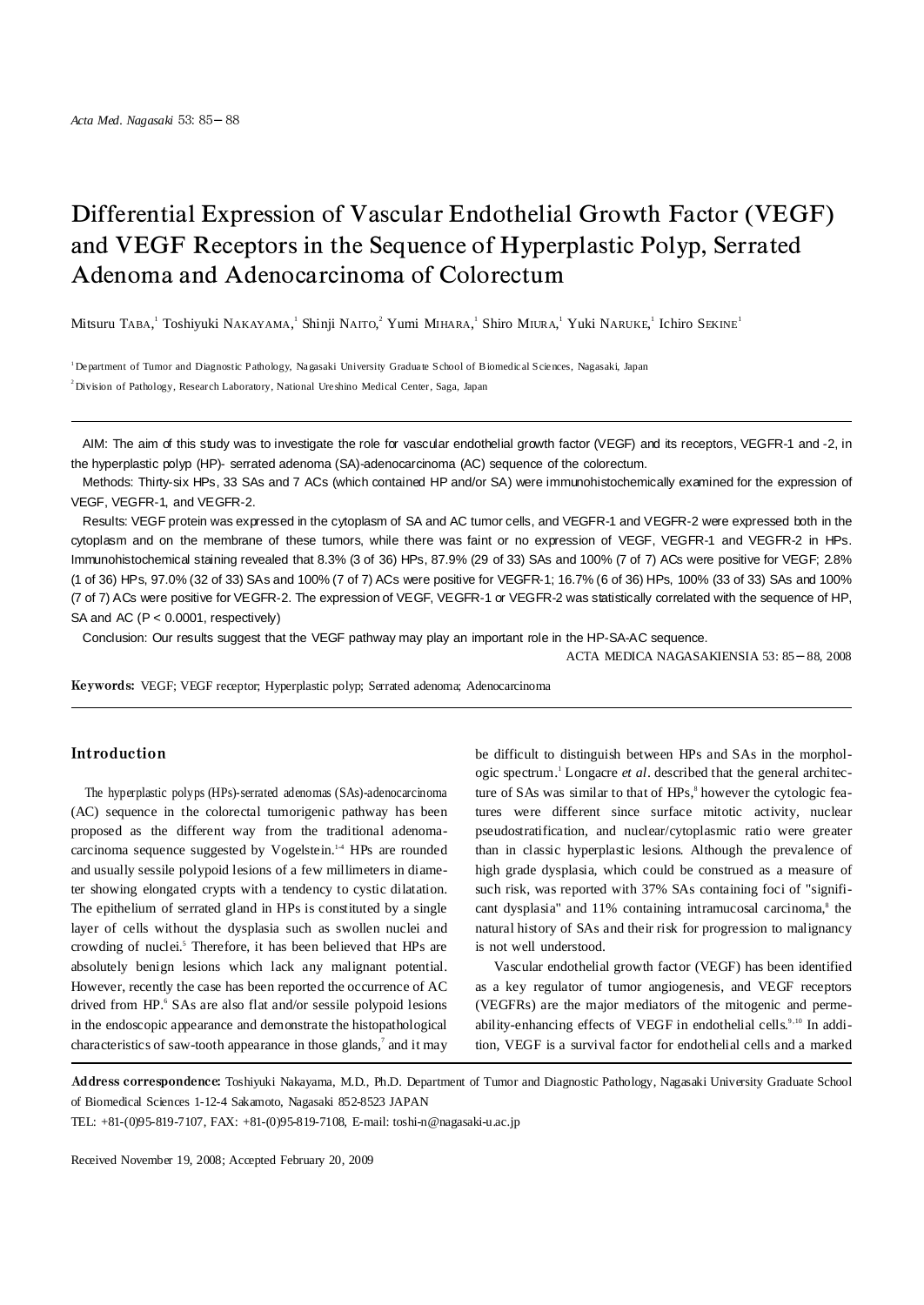dependence on VEGF has been shown in newly formed but not established tumor vessels.<sup>11</sup> Although tumor angiogenesis is an area of extensive research, the consequence of enhanced angiogenesis and its reversion on tumor growth and progression are only partially elucidated. 12-14 Recently, coexpression of VEGF and its receptor, either VEGFR-1 (Flt-1) or VEGFR-2 (Flk-1/KDR), has been reported in tumor cells, suggesting the presence of an autocrine and/ or a paracrine VEGF/VEGFR growth pathway in solid tumors.<sup>15-17</sup> Further, the expression levels of VEGF and VEGFR have been shown to correlate with progressive tumor growth and development of metastasis in many carcinomas.<sup>18</sup>

The present study aims to evaluate the expression and distribution of VEGF and VEGFR in HPs, SAs and ACs and to ascertain their possible role in the HP-SA-AC sequence considered from the VEGF/VEGFR axis.

## Materials and methods

#### *Tissue specimens*

The material consisted of 64 paraffin-embedded tissue sections of colorectal lesions from 64 patients in Nagasaki University Hospital. The definition of SA was based on the description by Longacre and Fenoglio-Preiser as follows: a neoplastic lesion composed of a monotonous cell population with atypical nuclei proliferating in a serrated glandular architecture. <sup>8</sup> According to the Vienna classification, we diagnosed tumors in category 5 as carcinomas. <sup>19</sup> The material consisted of 57 benign solitary polyps and 7 ACs including 6 well differentiated and 1 moderately differentiated adenocarcinoma. The histopathological differentiation of colorectal adenocarcinomas determined according to the WHO classification for tumors. All of the colorectal carcinomas were consisted in SA and/or HP. Of the solitary polyps, 31 were HPs and 26 were SAs. Two independent pathologists (M. Taba and T. Nakayama) determined the diagnosis of HP, SA and AC.

#### *Immunohistochemistry for VEGF and VEGFRs*

The subcellular location of VEGF, VEGFR-1 and VEGFR-2 was determined in HPs, SAs and ACs using polyclonal antibodies directed against unique sequences of these proteins. These antibodies were devoid of any cross-reaction with other proteins in the VEGF family. <sup>20</sup> Formalin-fixed, paraffin-embedded tissues were cut into 44 m thick sections, deparaffinized in xylene and rehydrated in PBS. Deparaffinized sections were preincubated with normal bovine serum to prevent non-specific binding and then incubated overnight at 4 with primary polyclonal antibody to human VEGF (1 $\mu$ g/ml), VEGFR-1 (Flt-1(C-17), 1mg/L) or VEGFR-2  $(Flk-1(C-20), 1 \mu g/ml)$  (Santa Cruz Biotechnology, Inc, USA), followed by alkaline phosphatase-conjugated goat anti-rabbit IgG antibody  $(0.4 \, \text{kg/ml};$  Santa Cruz Biotechnology, Inc.). The reaction products were visualized using a mixture of 5-bromo-4-chloro-3 indolyl phosphate and nitroblue tetrazolium chloride (BCIP/NBT;

Roche Diagnostic Corp., Indianapolis, IN, USA). Negative controls consisted of replacing the primary antibody with non-immunized rabbit serum. Antigen absorption for anti-VEGF, VEGFR-1 and VEGFR-2 antibody using excess recombinant VEGF, VEGFR-1 and VEGFR-2 in each samples (R&D Systems Europe, MN, USA), and human breast cancer tissue served as the positive control. <sup>21</sup> VEGF, VEGFR-1 and VEGFR-2 expressions were classified into 2 categories depending upon the percentage of the cells stained and/or the intensity of staining (-: 0% to 15% positive tumor cells; +: >15% positive tumor cells).

#### *Statistical analysis*

The Stat View program (Abacus Concepts, Inc., Berkeley, CA, USA) was used for statistical analysis. Analyses comparing the degree of VEGF, VEGFR-1 or VEGFR-2 expressions in HPs, SAs and ACs were performed using Kruskal-Wallis test.

### Results

Figure 1 shows a case with AC (1C) complicated with HP (1A) and SA (1B). Figure 2, 3 and 4 demonstrated the results of immunohistochemical staining for VEGF, VEGF-1 and VEGFR-2 in HP, SA and AC, respectively. VEGF, VEGFR-1 and VEGFR-2 expressions were heterogenous in SAs (Figure 3) and ACs (Figure 4), and localized to the cytoplasm and/or cell membrane of tumor cells, while the expression of these proteins was not detected in HP cells (Figure 2) in the specimens of AC with HP and/or SA. Immunohistochemical staining further revealed VEGF expression in the cytoplasm of SA (Figure 3B) and AC (Figure 4B) cells. VEGFR-1 expression was shown in the membrane and cytoplasm of SA (Figure 3C) and AC (Figure 4C) cells. VEGFR-2 was expressed in the membrane and cytoplasm of SA (Figure 3D) and AC (Figure 4D) cells. However, in HP cells, there was faint or almost no positive staining of VEGF (Figure 2B), VEGFR-1 (Figure 2C), and VEGFR-2 (Figure 2D). Immunohistochemical staining was positive for VEGF in 8.3% (3 of 36) HP, 87.9% (29 of 33) SA and 100.0% (7 of 7) AC. Positive staining for VEGFR-1 was detected in 2.8% (1 of 36) HP, 97.0% (32 of 33) SA and 100% (7 of 7) AC. Immunohistochemical staining was positive for VEGFR-2 in 16.7% (6 of 36) HP, 100% (33 of 33) SA and 100% (7 of 7) AC. There were statistical correlations in the expressions of VEGF, VEGFR-1 or VEGFR-2 between the sequence of HP, SA and AC ( $P < 0.0001$ ).

**Table.** VEGF, VEGFR-1 and VEGFR-2 expression in HP, SA and AC. n (%)

|       | VEGF*  |                      | VEGFR-1*          |                     | VEGFR-2* |                    |
|-------|--------|----------------------|-------------------|---------------------|----------|--------------------|
| n     | $^{+}$ | ٠                    |                   | ۰                   |          | ۰                  |
| HP 36 |        | $3(8.3)$ $33(91.7)$  |                   | $1(2.8)$ $35(97.2)$ |          | $6(16.7)$ 30(83.3) |
| SA 33 |        | $29(87.9)$ $4(12.1)$ | $32(97.0)$ 1(3.0) |                     | 33(100)  | 0(0)               |
| AC 7  | 7(100) | 0(0)                 | 7(100)            | 0(0)                | 7(100)   | 0(0)               |

\*; p<0.0001, Kruskal-Wallis test.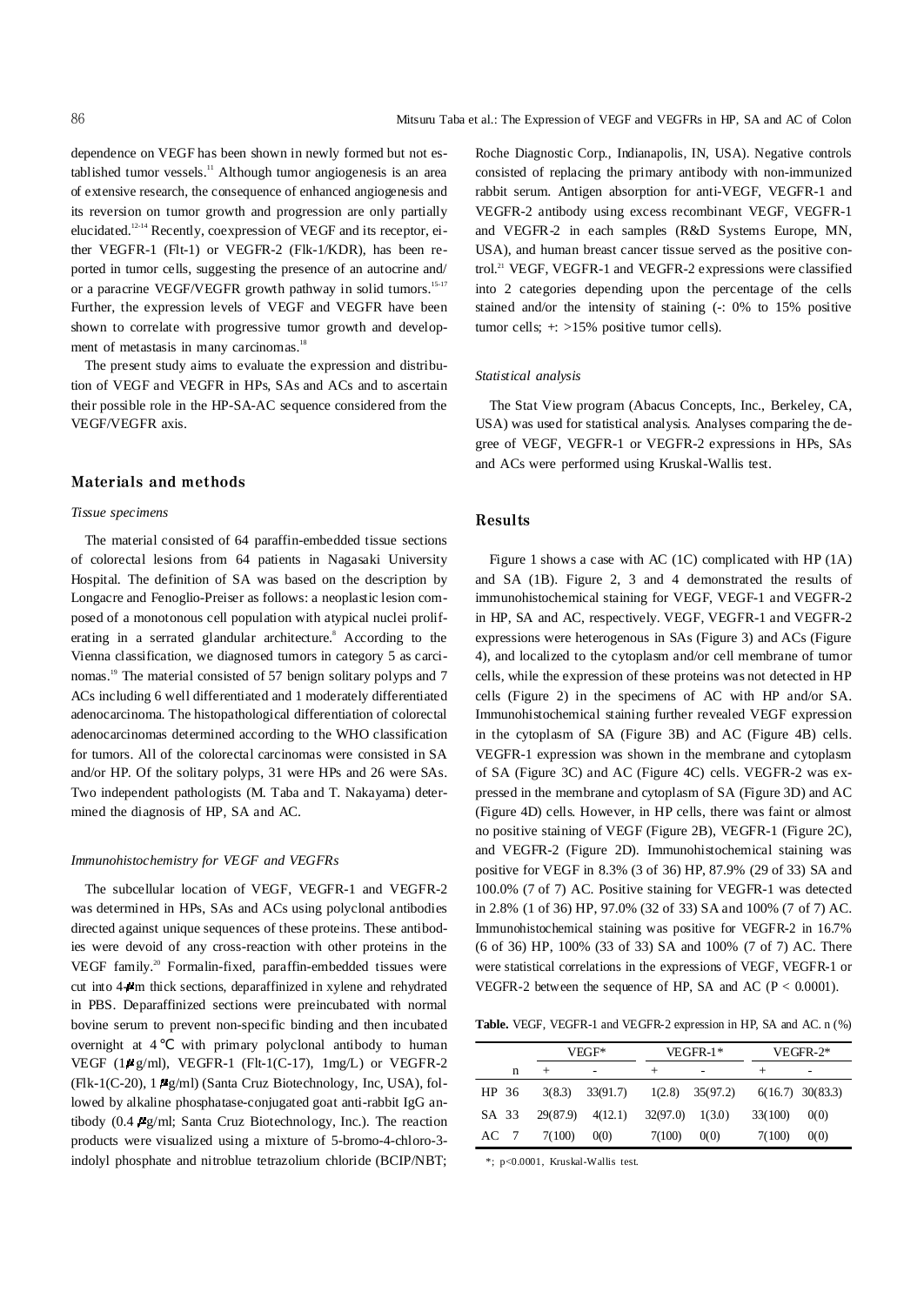#### Mitsuru Taba et al.: The Expression of VEGF and VEGFRs in HP, SA and AC of Colon



Figure 1. Hematoxylin and eosin staining of a case with AC (1C) complicated with HP (1A) and SA (1B).



**Figure 2.** Hematoxylin and eosin staining of HP (A). Immunohistochemical staining of HP with antibodies to VEGF (B), VEGFR-1 (C) and VEGFR-2 (D). VEGF, VEGFR-1 and VEGFR-2 expressions were not detected in the epithelium of HP (B, C, and D). (magnification: x 400)



**Figure 3.** Hematoxylin and eosin staining of SA (A). Immunohistochemical staining reveals VEGF expression in cytoplasms of the epithelium of SA (B); VEGFR-1 and VEGFR-2 expression in the membrane and cytoplasms of epithelium of SA (C and D).



Figure 4. Hematoxylin and eosin staining of AC (A). Immunohistochemical staining reveals VEGF expression in cytoplasms of the epithelium of AC (B); VEGFR-1 and VEGFR-2 expression in the membrane and cytoplasms of the epithelium of AC (C and D).

## Discussion

The more prevalent cancers of the traditional adenoma-carcinoma sequence accounted for upwards of two-thirds of all colorectal cancers. 22,23 These originate in adenomas (or aberrant crypt foci) instigated by mutations of the APC or  $\beta$ -catenin gene that lead to disruption of the Wnt signaling pathway, and the end point carcinomas are frequently characterized by chromosomal instability.<sup>24,25</sup> As the traditional adenoma-carcinoma sequence, the HP-SA-AC sequence was accounted for genetic abnormalities. In the HP-SA-AC sequence, deoxyribonucleic acid (DNA) mismatch repair resulting in microsatellite instability (MSI) plays an important role, 5 however, they also include some proportion of carcinomas